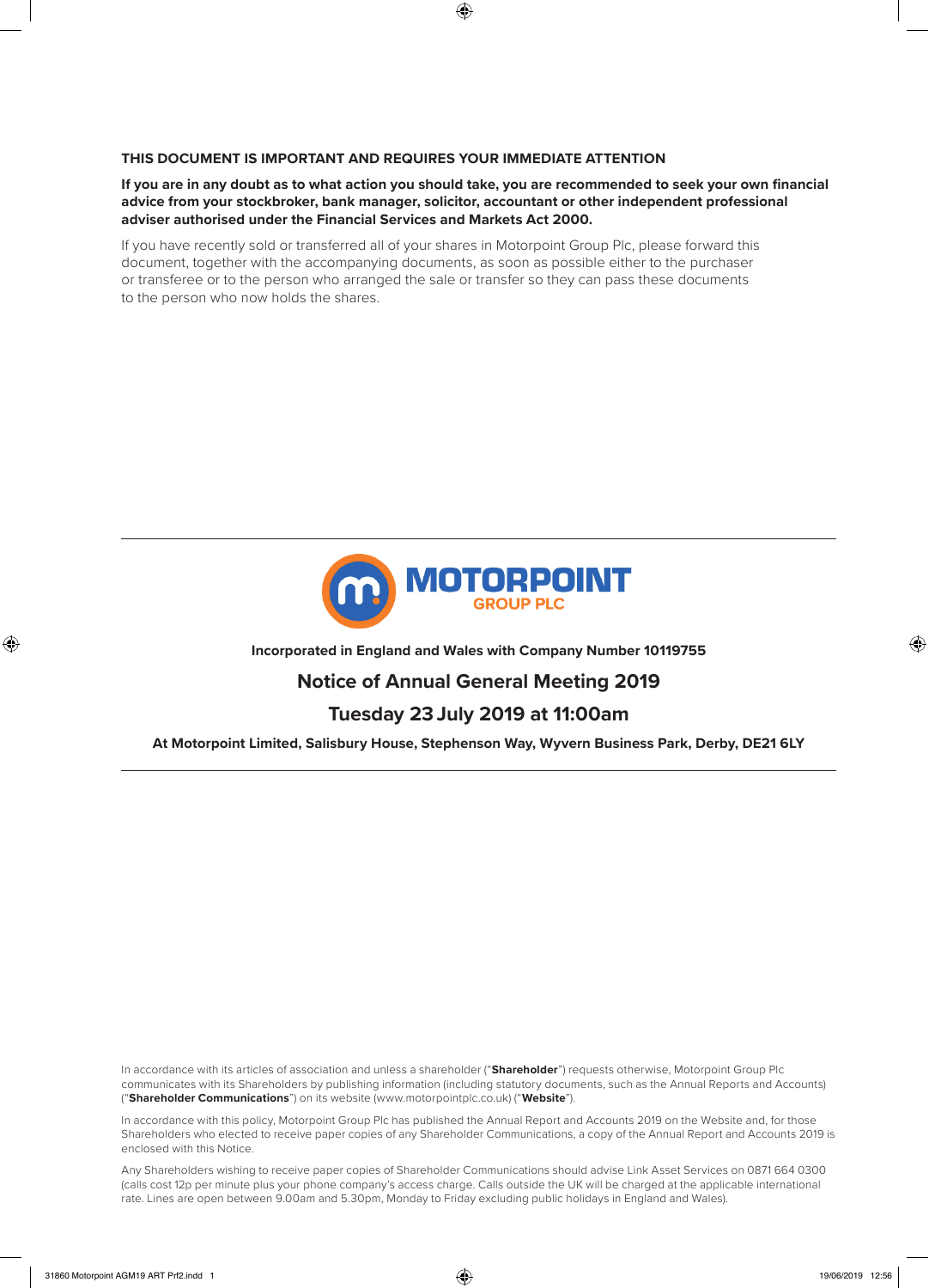# **LETTER FROM THE CHAIRMAN**

#### **Registered Office:**

Motorpoint Chartwell Drive West Meadows Industrial Estate Derby DE21 6BZ Company Number: 10119755

24 June 2019

## **Dear Shareholder**

#### **2019 Annual General Meeting**

I am pleased to inform you that the Annual General Meeting ("**AGM**" or the "**Meeting**") of Motorpoint Group Plc ("**Motorpoint**" or the "**Company**") will be held at 11:00am on Tuesday 23 July 2019 at Motorpoint Limited, Salisbury House, Stephenson Way, Wyvern Business Park, Derby, DE21 6LY.

Notice of the AGM is set out on pages 3 to 5 of this document with explanatory notes set out on pages 6 to 12. There will be an opportunity for you to ask questions at, and I would encourage you to attend, the AGM.

#### **Voting**

At the meeting itself, voting on all the proposed resolutions will be conducted on a poll rather than on a show of hands, in line with recommended best practice. Voting by poll is more transparent and equitable because it includes the votes of all Shareholders who have cast their vote by proxy, rather than just the votes of Shareholders who attend the AGM.

Shareholders will be asked to consider and, if thought fit, approve resolutions in respect of the matters set out on pages 3 to 5. The results will be published on our website www.motorpointplc.com and they will also be released to the London Stock Exchange via a Regulatory Information Service.

#### **Website**

Our corporate website www.motorpointplc.com provides more information about Motorpoint including:

- a copy of our full Annual Report and Accounts; and
- all our latest news and regulatory announcements.

#### **Admission on the day**

If possible, please arrive by 10:45am to allow sufficient time for registration and security clearance. Documents will also be made available for inspection prior to the AGM at 10:45am. Please bring your attendance document with you. This will be either the tear off portion of your Proxy Form or, for those registered for electronic communications, please bring a copy of the email you will have received.

#### **Action to be taken**

A Proxy Form for use by Shareholders in connection with the AGM will be posted to Shareholders who appeared on the register of Shareholders at the close of business on 14 June 2019, being the last practicable date prior to publication of the Notice. Those Shareholders who are registered for electronic communications will be sent an email incorporating a link to the online voting site (see below). Whether or not Shareholders propose to attend the AGM, it is important that they complete, sign and return a Proxy Form.

Shareholders should return the Proxy Form to Link Asset Services (the "**Registrar**") at The Registry, 34 Beckenham Road, Beckenham, Kent BR3 4TU. Alternatively, Electronic Proxy Appointment ("**EPA**") is available for the AGM. EPA enables Shareholders to lodge their proxy appointment by electronic means via a website provided by the Company's Registrar, Link Asset Services, at www.signalshares.com. CREST members may use the CREST electronic proxy appointment service to submit their proxy appointment in respect of the AGM.

Our CREST Issuer Agent ID is RA10. Further information regarding the appointment of proxies and voting is set out on pages 6 and 7. Please note that all proxy votes and appointments, whether postal or electronic, must be received by the Registrar no later than 11:00am on Friday 19 July 2019.

## **Recommendation**

The Directors of the Company consider that all of the resolutions to be proposed at the Meeting are in the best interests of Motorpoint and its Shareholders as a whole and are most likely to promote the success of Motorpoint. The Directors unanimously recommend that you vote in favour of all the proposed resolutions as they intend to do in respect of their own beneficial holdings currently amounting to 33% of the issued share capital of Motorpoint.

Yours sincerely

**Mark Morris** Chairman, Motorpoint Group Plc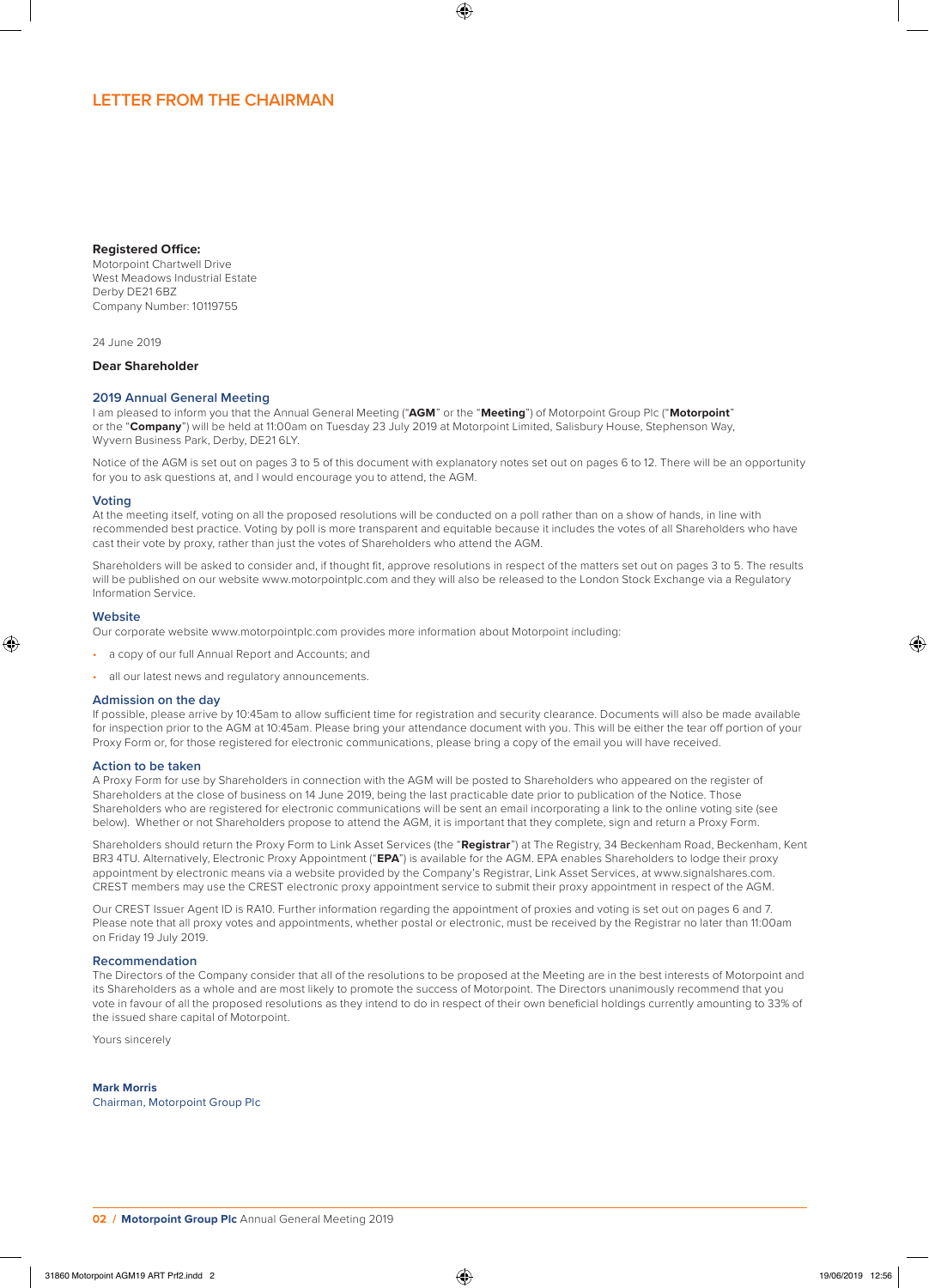# **NOTICE OF 2019 ANNUAL GENERAL MEETING**

Notice is hereby given that the 2019 Annual General Meeting (the "**AGM**" or the "**Meeting**") of Motorpoint Group Plc (the "**Company**") will be held at Motorpoint Limited, Salisbury House, Stephenson Way, Wyvern Business Park, Derby, DE21 6LY on Tuesday 23 July 2019 at 11:00am.

You will be asked to consider and vote on the resolutions below. Resolutions 1 to 13 (inclusive) will be proposed as ordinary resolutions and resolutions 14 to 17 (inclusive) will be proposed as special resolutions.

## **ORDINARY RESOLUTIONS**

#### **1. 2019 Annual Report and Accounts**

To receive, consider and adopt the Company's audited financial statements for the financial year ended 31 March 2019, together with the Directors' Report and the Auditors' Report on those accounts (collectively the "**Annual Report and Accounts**").

#### **2. Directors' Remuneration Report**

To approve the Directors' Remuneration Report (other than the part containing the Directors' Remuneration Policy) contained within the Annual Report and Accounts.

#### **3. Final Dividend**

To declare a final dividend of 5.0 pence per Ordinary Share, as recommended by the Board, in respect of the financial year ended 31 March 2019.

#### **4. Re-election of Director**

To re-elect Mark Carpenter as an executive director of the Company.

## **5. Re-election of Director**

To re-elect James Gilmour as an executive director of the Company.

### **6. Re-election of Director**

To re-elect David Shelton as a non-executive director of the Company.

## **7. Re-election of Director**

To re-elect Mark Morris as a non-executive director of the Company.

## **8. Re-election of Director**

To re-elect Mary McNamara as a non-executive director of the Company.

#### **9. Re-election of Director**

To re-elect Gordon Hurst as a non-executive director of the Company.

### **10. Re-election of Director**

To re-elect Steve Weller as a non-executive director of the Company.

## **11. Appointment of Auditors**

To re-appoint PricewaterhouseCoopers LLP as auditors of the Company to hold office from the conclusion of the AGM until the conclusion of the next AGM at which accounts are laid.

#### **12. Auditors' Remuneration**

To authorise the Board to determine the auditors' remuneration.

## **13. Authority to Allot Shares**

That, in accordance with section 551 of the Companies Act 2006 (the "**Act**"), the directors of the Company (the "**Directors**") be and are generally and unconditionally authorised to exercise all the powers of the Company to allot Relevant Securities:

- 13.1. up to an aggregate nominal amount of £634,133 (such amount to be reduced by the aggregate nominal amount of Relevant Securities that have been allotted pursuant to paragraph 13.2 of this Resolution) in connection with a rights issue (as defined in the Listing Rules published by the Financial Conduct Authority):
	- 13.1.1. to holders of Ordinary Shares in the capital of the Company in proportion (as nearly as practicable) to the respective numbers of Ordinary Shares held by them; and
	- 13.1.2. to holders of other equity securities in the capital of the Company, as required by the rights of those securities or subject to such rights as the Directors otherwise consider necessary.

but subject to such exclusions or other arrangements as the Directors may deem necessary or expedient in relation to treasury shares, fractional entitlements, record dates, legal or practical problems under the laws of any territory or the requirements of any relevant regulatory body or stock exchange; and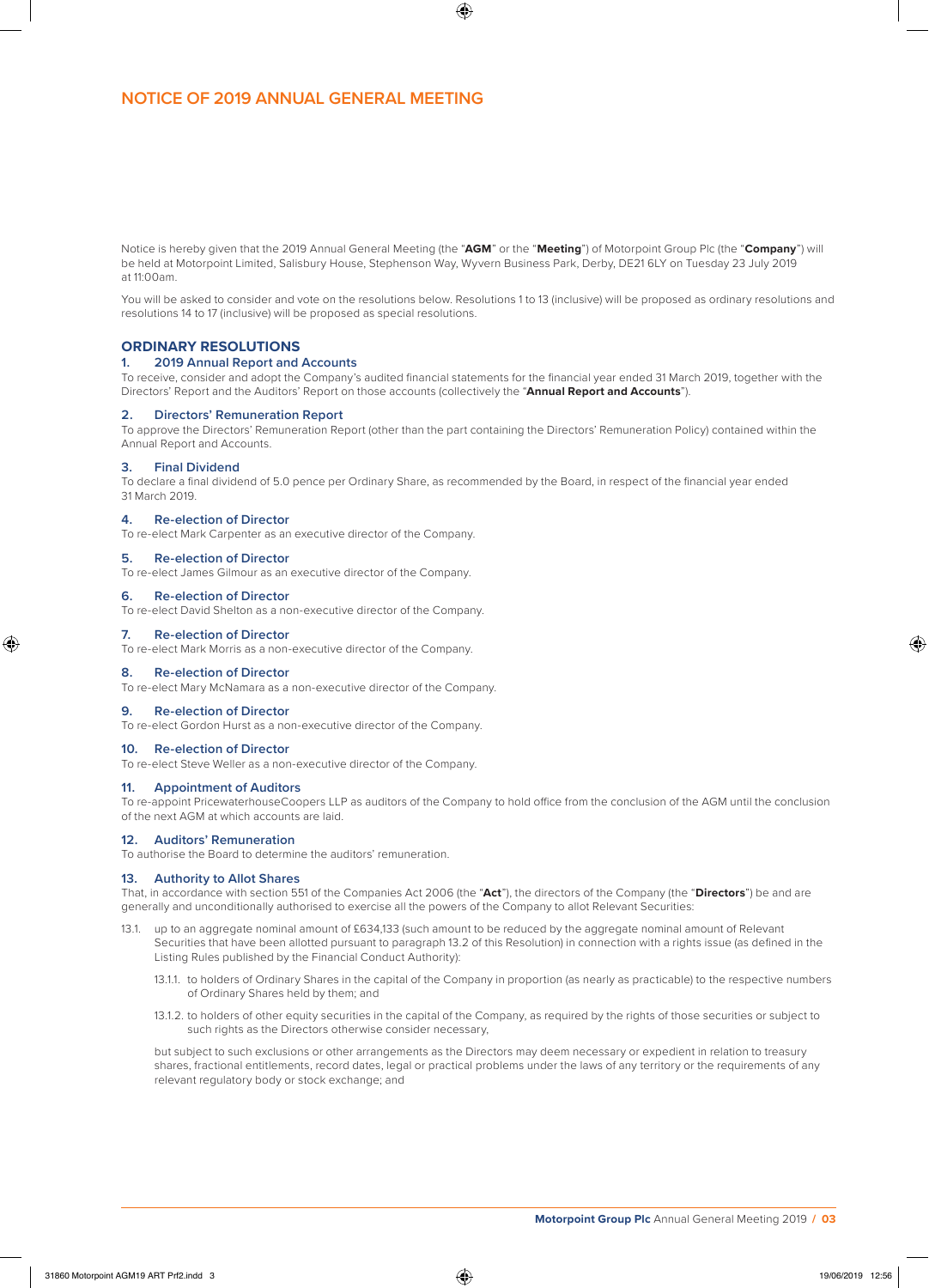13.2. otherwise than pursuant to paragraph 13.1 of this Resolution, up to an aggregate nominal amount of £317,066 (such amount to be reduced by the aggregate nominal amount of Relevant Securities that have been allotted pursuant to paragraph 13.1 of this Resolution in excess of £317,066)

provided that (unless previously revoked, varied or renewed) these authorities shall expire at the conclusion of the next AGM of the Company after the passing of this Resolution or at the close of business on 23 October 2020 (whichever is the earlier), save that, in each case, the Company may make an offer or agreement before the authority expires which would or might require Relevant Securities to be allotted after the authority expires and the Directors may allot Relevant Securities pursuant to any such offer or agreement as if the authority had not expired.

In this Resolution, "**Relevant Securities**" means ordinary shares of £0.01 each in the capital of the Company ("**Ordinary Shares**") or rights to subscribe for or to convert any security into Ordinary Shares; a reference to the allotment of Relevant Securities includes the grant of such a right; and a reference to the nominal amount of a Relevant Security which is a right to subscribe for or to convert any security into Ordinary Shares is to the nominal amount of the Ordinary Shares which may be allotted pursuant to that right.

These authorities are in substitution for and shall replace all existing authorities (which, to the extent unused at the date of this Resolution, are revoked with immediate effect), but without prejudice to any allotment of shares or grant of rights already made, offered or agreed to be made pursuant to such authorities.

## **SPECIAL RESOLUTIONS**

## **14. Disapplication of Pre-emption Rights**

That, subject to the passing of Resolution 13, the Directors are given power pursuant to section 570 and section 573 of the Companies Act 2006 (the "**Act**") to allot equity securities (as defined in section 560(1) of the Act) for cash under the authority given by that Resolution and/ or to sell Ordinary Shares held by the Company as treasury shares for cash as if section 561 of the Act did not apply to any such allotment or sale, such power to be limited:

- 14.1. to the allotment of equity securities where such securities have been offered (whether by way of rights issue, open offer or otherwise) to holders of Ordinary Shares in proportion (as nearly as may be practicable) to their existing holdings of Ordinary Shares but subject to the Directors having the right to make such exclusions or other arrangements in connection with the offering as they deem necessary or expedient in relation to treasury shares, fractional entitlements, record dates, legal or practical problems under the laws of any territory or the requirements of any relevant regulatory body or stock exchange; and
- 14.2. to the allotment of equity securities or sale of treasury shares (otherwise than under paragraph 14.1 above) up to an aggregate nominal amount of £47,560,

such power to expire at the end of the next AGM of the Company (or, if earlier, at the close of business on 23 October 2020) but, in each case, prior to its expiry the Company may make offers, and enter into agreements, which would, or might, require equity securities to be allotted (and treasury shares to be sold) after the power expires and the Directors may allot equity securities (and sell treasury shares) under any such offer or agreement as if the power had not expired.

### **15. Disapplication of Pre-emption rights – Acquisitions**

That, subject to the passing of Resolution 13, the Directors are given power pursuant to section 570 and section 573 of the Companies Act 2006 (the "**Act**"), in addition to any power given under Resolution 14, to allot equity securities (as defined in section 560(1) of the Act) for cash under the authority given by paragraph 13.2 of Resolution 13 and/or to sell Ordinary Shares held by the Company as treasury shares for cash as if section 561 of the Act did not apply to any such allotment or sale, such power to be:

- 15.1. limited to the allotment of equity securities or sale of treasury shares up to an aggregate nominal amount of £47,560; and
- 15.2. used only for the purposes of financing (or refinancing, if the authority is to be used within six months after the original transaction) a transaction which the Board of the Company determines to be an acquisition or other capital investment of a kind contemplated by the Statement of Principles on Disapplying Pre-Emption Rights most recently published by the Pre-Emption Group prior to the date of this notice,

such power to expire at the end of the next AGM of the Company (or, if earlier, at the close of business on 23 October 2020) but, in each case, prior to its expiry the Company may make offers, and enter into agreements, which would, or might, require equity securities to be allotted (and treasury shares to be sold) after the power expires and the Directors may allot equity securities (and sell treasury shares) under any such offer or agreement as if the power had not expired.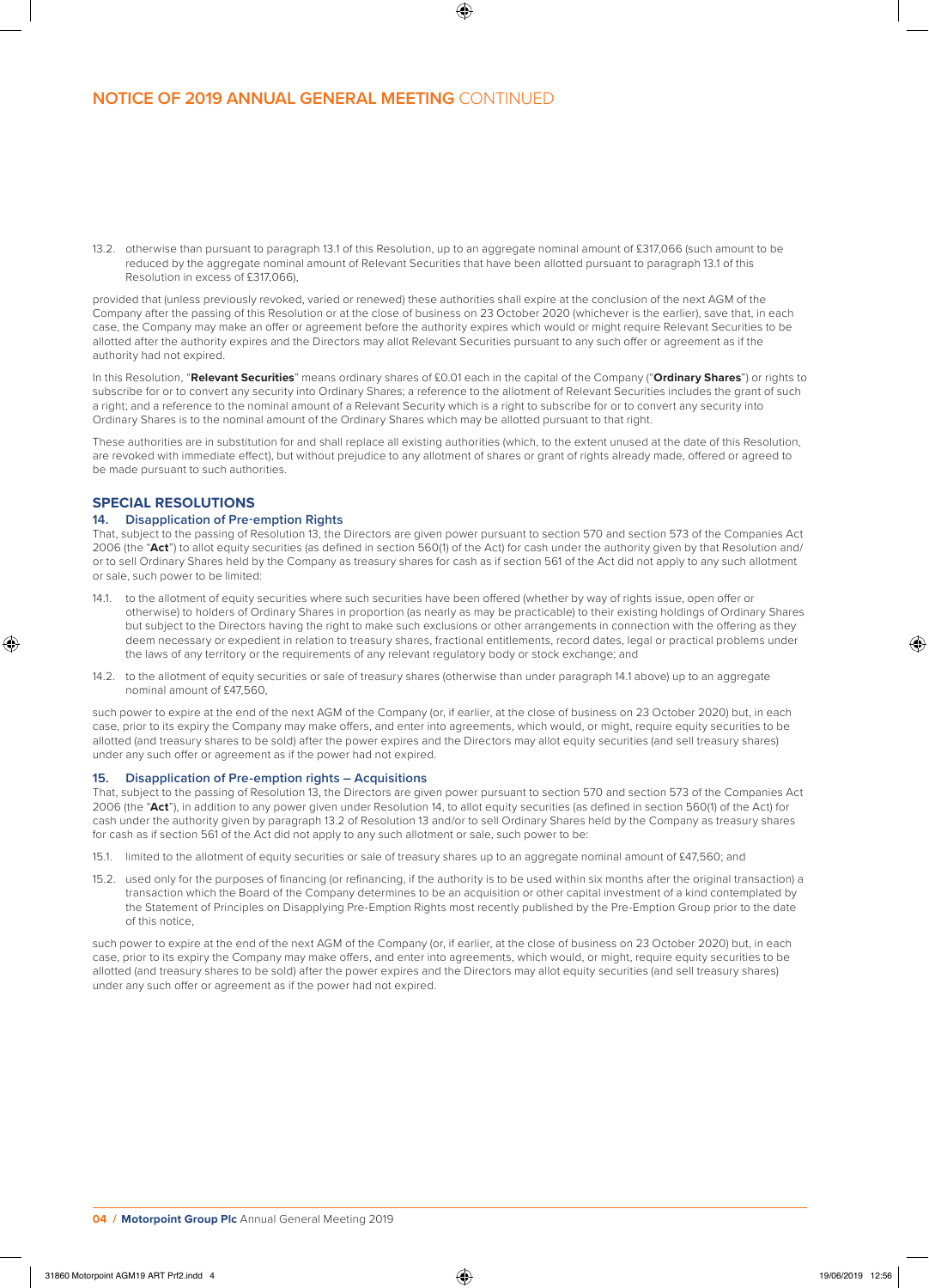## **16. Authority for Market Purchase of Shares**

That, pursuant to section 701 of the Companies Act 2006 (the "**Act**"), the Company be and is hereby generally and unconditionally authorised to make market purchases (as defined in section 693(4) of the Act) of Ordinary Shares of £0.01 each in the capital of the Company, provided that:

- 16.1. the maximum number of such shares that may be purchased is 9,511,989 (representing approximately 10% of the Company's issued Ordinary Share capital); and
- 16.2. the minimum price which may be paid for each such Ordinary Share is its nominal value and the maximum price is the higher of 105% of the average of the middle market quotations for an Ordinary Share as derived from the London Stock Exchange Daily Official List for the five business days immediately before the purchase is made and the price which is the higher of the last independent trade and the amount stipulated by article 5 of the EU Market Abuse Regulation (596/2014) (as supplemented by Commission Delegated Regulation (EU) 2016/1052) in each case exclusive of expenses,

and (unless previously revoked, varied or renewed) this authority shall expire at the conclusion of the next AGM of the Company after the passing of this Resolution or at the close of business on 23 October 2020 (whichever is the earlier), save that the Company may enter into a contract to purchase Ordinary Shares before the expiry of this authority under which such purchase will or may be completed or executed wholly or partly after this authority expires and may make a purchase of Ordinary Shares pursuant to any such contract as if this authority had not expired.

## **17. General Meeting Notice Period**

That a general meeting (other than an AGM) may be called on not less than 14 clear days' notice.

By order of the Board

### **Manjit K Virk**

Company Secretary 24 June 2019

#### **Registered Office:**

Motorpoint Chartwell Drive West Meadows Industrial Estate Derby, DE21 6BZ

Company Number: 10119755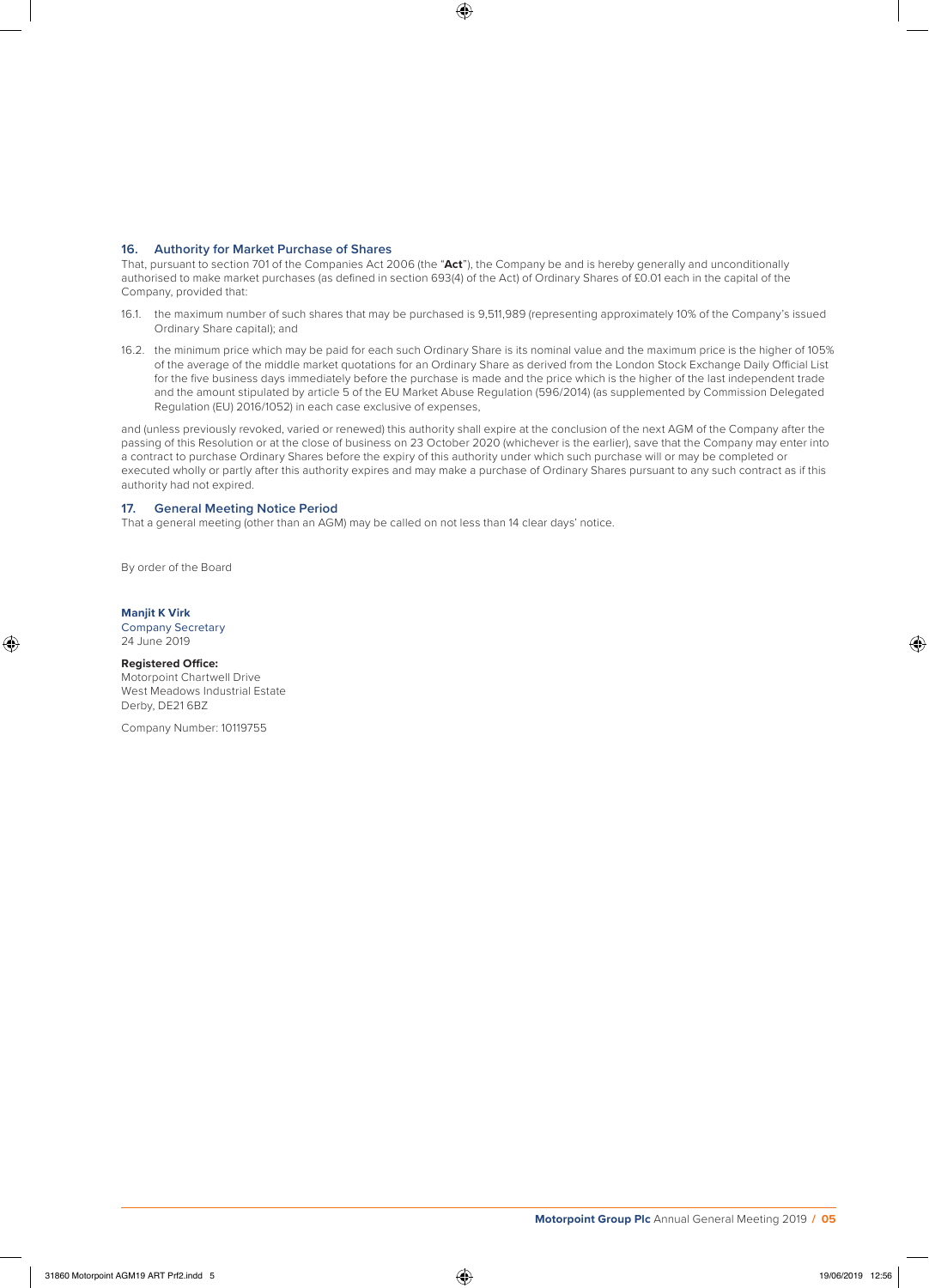## **Entitlement to attend and vote**

1. Only persons entered on the register of members of the Company at close of business on 19 July 2019 (or, if this meeting is adjourned, at close of business on the day two days (excluding non-working days) prior to the adjourned meeting) ("**Shareholders**") shall be entitled to attend, speak and vote at the meeting. Changes to the register of members after the relevant deadline shall be disregarded in determining the rights of any person to attend and vote at the meeting.

#### **Website giving information regarding the meeting**

2. Information regarding the meeting, including the information required by section 311A of the Act, can be found at www.motorpointplc.com.

#### **Attending in person**

3. If you wish to attend the meeting in person, please arrive by 10:45am to allow sufficient time for registration and security clearance. Documents will also be made available for inspection prior to the AGM at 10:45am. Please bring your attendance document with you. This will be either the tear off portion of your Proxy Form or, for those registered for electronic communications, please bring a copy of the email you will have received.

#### **Appointment of proxies**

4. If you are a Shareholder who is entitled to attend and vote at the meeting, you are entitled to appoint one or more proxies to exercise all or any of your rights to attend, speak and vote at the meeting and you should have received a Proxy Form. A proxy does not need to be a Shareholder but must attend the Meeting to represent you. You can only appoint a proxy using the procedures set out in these notes and the notes to the Proxy Form.

5 . If you are not a Shareholder of the Company but you have been nominated by a Shareholder of the Company to enjoy information rights, you do not have a right to appoint any proxies under the procedures set out in this "Appointment of proxies" section. Please read the section "Nominated persons" below.

6. You may appoint more than one proxy provided each proxy is appointed to exercise the rights attached to a different share or shares held by that Shareholder and a Proxy Form is completed for each proxy. To obtain additional Proxy Forms please contact the Registrar on 0871 664 0300 (calls cost 12p per minute plus your phone company's access charge. Calls outside the UK will be charged at the applicable international rate. Lines are open between 9.00am and 5.30pm, Monday to Friday excluding public holidays in England and Wales). You will need to state clearly on each Proxy Form the number of shares in relation to which the proxy is appointed. Failure to specify the number of shares to which each proxy appointment relates or specifying a number in excess of those held by the Shareholder will result in the proxy appointment being invalid. If you wish your proxy to speak on your behalf at the Meeting you will need to appoint your own choice of proxy (not the Chairman) and give your instructions to them directly.

#### 7. Shareholders can:

- appoint a proxy or proxies and give proxy instructions by returning the enclosed Proxy Form by post (see note 9);
- register their proxy appointment electronically (see note 10); and
- if a CREST member, register their proxy appointment by utilising the CREST electronic proxy appointment service (see note 11).

8. A vote withheld is not a vote in law, which means that the vote will not be counted in the calculation of votes for or against the resolution. If no voting indication is given, your proxy will vote or abstain from voting at his or her discretion. Your proxy will vote (or abstain from voting) as he or she thinks fit in relation to any other matter which is put before the meeting.

## **Appointment of proxy by post**

9. The notes to the Proxy Form explain how to direct your proxy how to vote on each resolution or withhold their vote.

To appoint a proxy using the Proxy Form, the form must be:

- completed and signed;
- sent or delivered to Link Asset Services (the "**Registrar**") at The Registry, 34 Beckenham Road, Beckenham, Kent BR3 4TU; and
- received by the Registrar by 11:00am on Friday 19 July 2019.

In the case of a Shareholder which is a company, the Proxy Form must be executed under its common seal or signed on its behalf by an officer of the company or an attorney for the Company.

Any power of attorney or any other authority under which the Proxy Form is signed (or a duly certified copy of such power or authority) must be included with the Proxy Form.

If you have not received a Proxy Form and believe that you should have one, or if you require additional Proxy Forms, please contact the Registrar on 0871 664 0300 (calls cost 12p per minute plus your phone company's access charge. Calls outside the UK will be charged at the applicable international rate. Lines are open between 9.00am and 5.30pm, Monday to Friday excluding public holidays in England and Wales).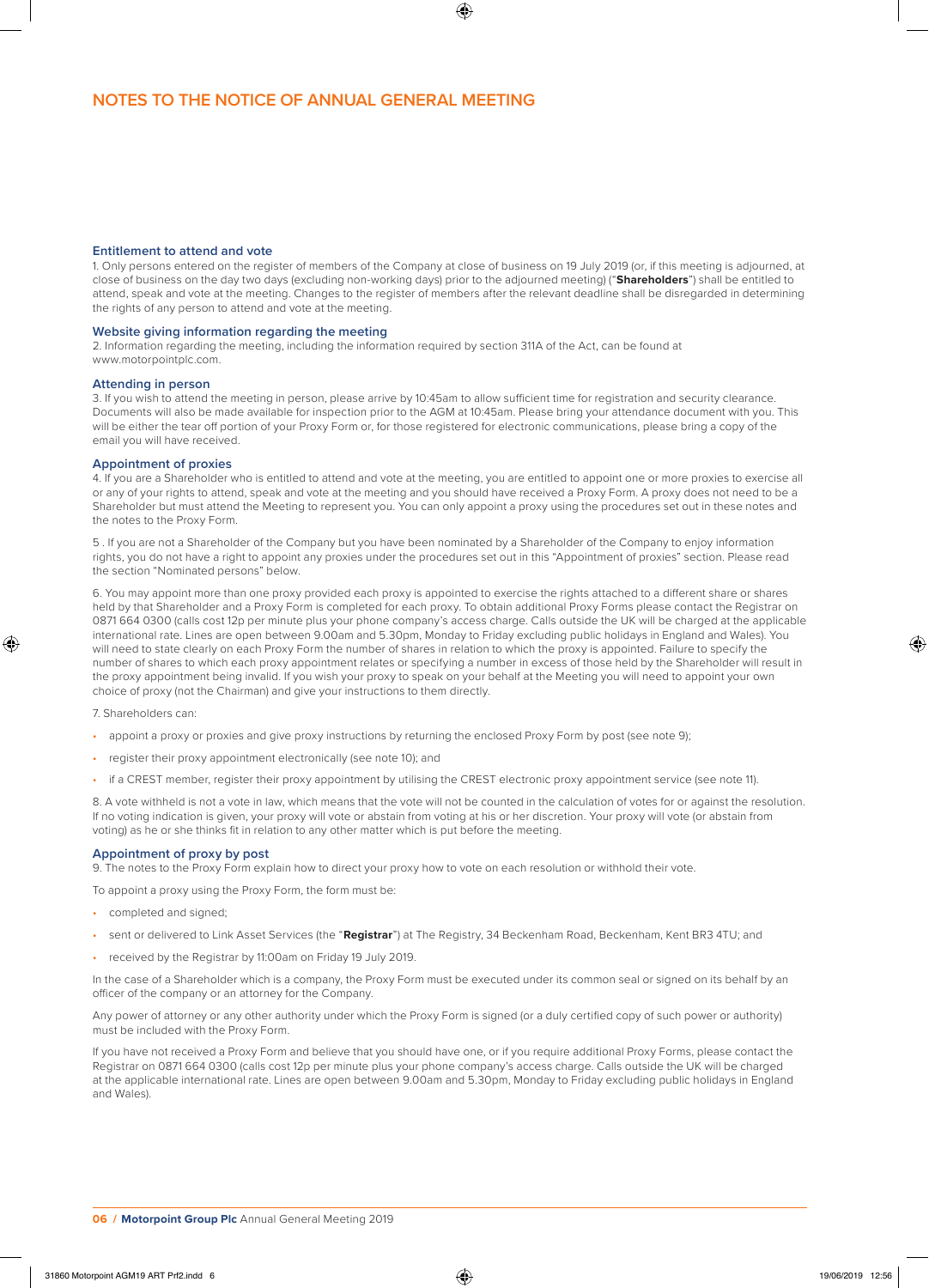### **Appointment of proxies electronically**

10. Alternatively Electronic Proxy Appointment ("**EPA**") is available for the AGM. EPA enables Shareholders to lodge their proxy appointment by electronic means via a website provided by the Registrar, at www.signalshares.com. Any proxies appointed electronically must be received by the Registrar by 11:00am on Friday 19 July 2019.

#### **Appointment of proxies through CREST**

11. CREST members who wish to appoint a proxy or proxies by utilising the CREST electronic proxy appointment service may do so for the meeting and any adjournment(s) of it by using the procedures described in the CREST Manual (available via www.euroclear.com). CREST Personal Members or other CREST sponsored members, and those CREST members who have appointed a voting service provider(s), should refer to their CREST sponsor or voting service provider(s), who will be able to take the appropriate action on their behalf.

For a proxy appointment or instructions made using the CREST service to be valid, the appropriate CREST message (a "**CREST Proxy Instruction**") must be properly authenticated in accordance with Euroclear UK & Ireland Limited's ("**EUI**") specifications and must contain the information required for such instructions, as described in the CREST Manual. The message, regardless of whether it constitutes the appointment of a proxy or is an amendment to the instruction given to a previously appointed proxy, must, in order to be valid, be transmitted so as to be received by our CREST Issuer Agent (ID is RA10) no later than 11:00am on Friday 19 July 2019, or, in the event of an adjournment of the Meeting, 48 hours (excluding hours falling within non-working days) before the adjourned Meeting. For this purpose, the time of receipt will be taken to be the time (as determined by the timestamp applied to the message by the CREST Applications Host) from which the issuer's agent is able to retrieve the message by enquiry to CREST in the manner prescribed by CREST. After this time, any change of instructions to proxies appointed through CREST should be communicated to the appointee through other means.

CREST members and, where applicable, their CREST sponsors or voting service providers should note that EUI does not make available special procedures in CREST for any particular message. Normal system timings and limitations will therefore apply in relation to the input of CREST Proxy Instructions. It is the responsibility of the CREST member concerned to take (or, if the CREST member is a CREST personal member or sponsored member, or has appointed a voting service provider(s), to procure that his/her CREST sponsor or voting service provider(s) take(s)) such action as shall be necessary to ensure that a message is transmitted by means of the CREST system by any particular time. In this connection, CREST members and, where applicable, their CREST sponsors or voting service providers are referred, in particular, to those sections of the CREST Manual concerning practical limitations of the CREST system and timings.

The Company may treat as invalid a CREST Proxy Instruction in the circumstances set out in regulation 35(5)(a) of the Uncertificated Securities Regulations 2001.

#### **Appointment of proxy by joint holders**

12. In the case of joint holders, where more than one of the joint holders completes a proxy appointment, only the appointment submitted by the most senior holder will be accepted. Seniority is determined by the order in which the names of the joint holders appear in the Company's register of members in respect of the joint holding (the first-named being the most senior).

#### **Changing proxy instructions**

13. Shareholders may change proxy instructions by submitting a new proxy appointment using the methods set out above. Note that the cut-off time for receipt of proxy appointments also applies in relation to amended instructions; any amended proxy appointment received after the relevant cut-off time will be disregarded.

Where you have appointed a proxy using the hard-copy Proxy Form and would like to change the instructions using another hard-copy Proxy Form, please contact the Registrar on 0871 664 0300 (calls cost 12p per minute plus your phone company's access charge. Calls outside the UK will be charged at the applicable international rate. Lines are open between 9.00am and 5.30pm, Monday to Friday excluding public holidays in England and Wales).

If you submit more than one valid proxy appointment, the appointment received last before the latest time for the receipt of proxies will take precedence.

#### **Termination of proxy appointment**

14. A Shareholder may revoke a proxy instruction but to do so you will need to inform the Company in writing by sending a signed hard-copy notice clearly stating your intention to revoke your proxy appointment to the Registrar at The Registry, 34 Beckenham Road, Beckenham, Kent BR3 4TU. In the case of a Shareholder which is a company, the revocation notice must be executed under its common seal or signed on its behalf by an officer of the company or an attorney for the company. Any power of attorney or any other authority under which the revocation notice is signed (or a duly certified copy of such power or authority) must be included with the revocation notice. In either case, the revocation notice must be received by the Registrar no later than 11:00am on Friday 19 July 2019.

If you attempt to revoke your proxy appointment but the revocation is received after the time specified, your original proxy appointment will remain valid unless you attend the meeting and vote in person.

Appointment of a proxy does not preclude you from attending the meeting and voting in person. If you have appointed a proxy and attend the Meeting in person, your proxy appointment will automatically be terminated.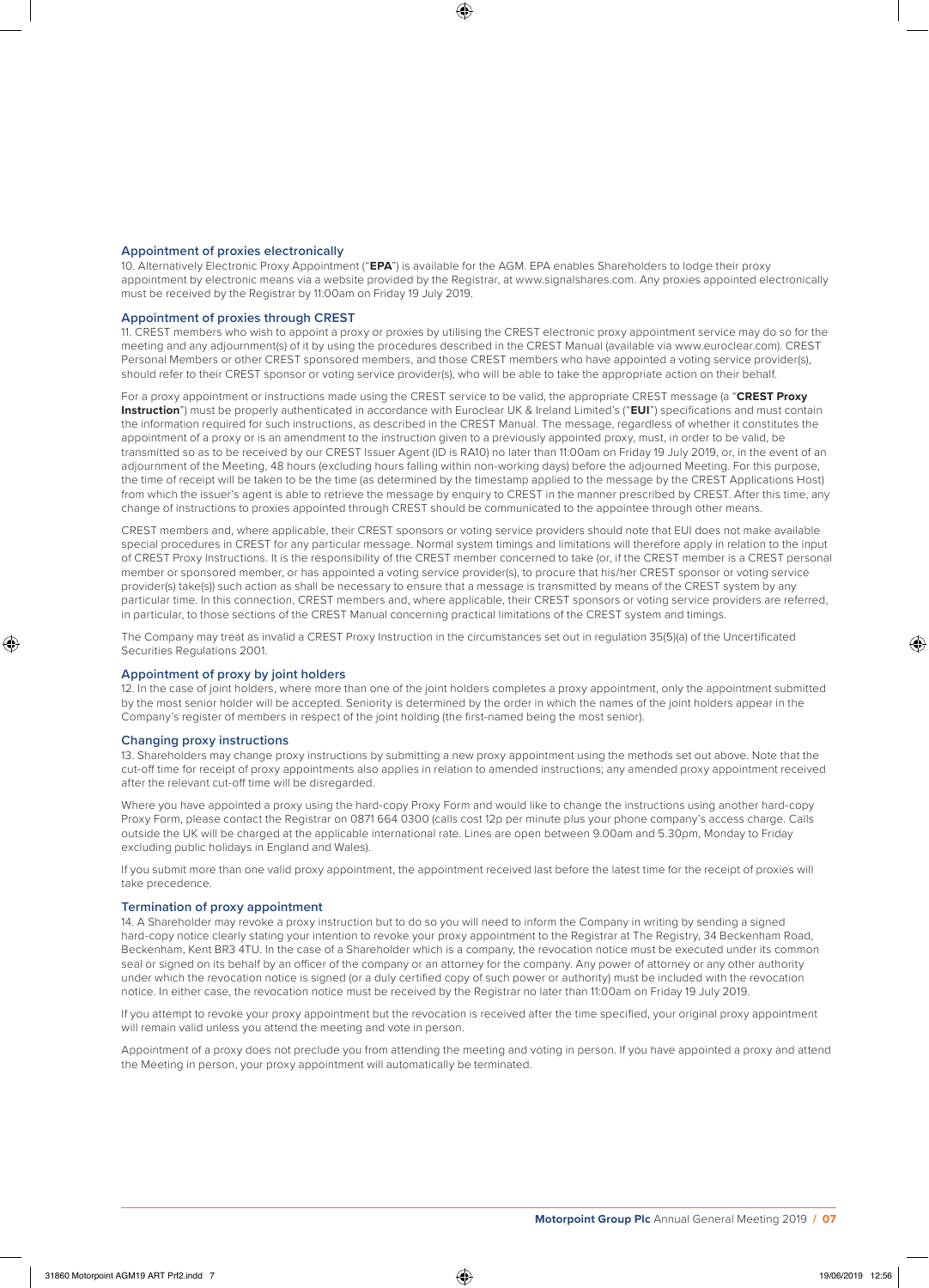#### **Corporate representatives**

15. A corporation which is a Shareholder can appoint one or more corporate representatives who may exercise, on its behalf, all its powers as a Shareholder provided that no more than one corporate representative exercises powers over the same share.

## **Issued shares and total voting rights**

16. As at 18 June 2019, which is the latest practicable date before publication of this notice, the Company's issued share capital comprised 95,119,885 Ordinary Shares of £0.01 each. Each Ordinary Share carries the right to one vote at a general meeting of the Company and, therefore, the total number of voting rights in the Company as at open of business on 19 June 2019 is 95,119,885.

The Company's website will include information on the number of shares and voting rights.

#### **Questions at the Meeting**

17. Any Shareholder attending the Meeting has the right to ask questions. The Company must answer any question you ask relating to the business being dealt with at the Meeting unless:

- answering the question would interfere unduly with the preparation for the Meeting or involve the disclosure of confidential information; or
- the answer has already been given on a website in the form of an answer to a question; or
- it is undesirable in the interests of the Company or the good order of the Meeting that the question be answered.

#### **Website publication of audit concerns**

18. Under section 527 of the Act, a Shareholder or Shareholders meeting the threshold requirements set out in that section, have the right to request the Company to publish on its website a statement setting out any matter that such Shareholders propose to raise at the Meeting relating to the audit of the Company's accounts (including the Auditor's Report and the conduct of the audit) that are to be laid before the Meeting.

Where the Company is required to publish such a statement on its website:

- it may not require the Shareholders making the request to pay any expenses incurred by the Company in complying with the request;
- it must forward the statement to the Company's auditors no later than the time the statement is made available on the Company's website; and
- the statement may be dealt with as part of the business of the Meeting.

### The request:

- may be in hard-copy form or in electronic form (see note 19 below);
- either set out the statement in full or, if supporting a statement sent by another Shareholder, clearly identify the statement which is being supported;
- must be authenticated by the person or persons making it (see note 19 below); and
- be received by the Company at least one week before the meeting.

#### **Submission of hard-copy and electronic requests and authentication requirements**

19. Where a Shareholder or Shareholders wish to request the Company to publish audit concerns (see note 18), such request be must be made by either sending:

- a hard-copy request which is signed by you and states your full name and address to the Company Secretary at Motorpoint Group Plc, Chartwell Drive, West Meadows Industrial Estate, Derby, DE21 6BZ; or
- a request which states your full name and address to Manjit.Virk@motorpoint.co.uk. Please state "AGM" in the subject line of the email.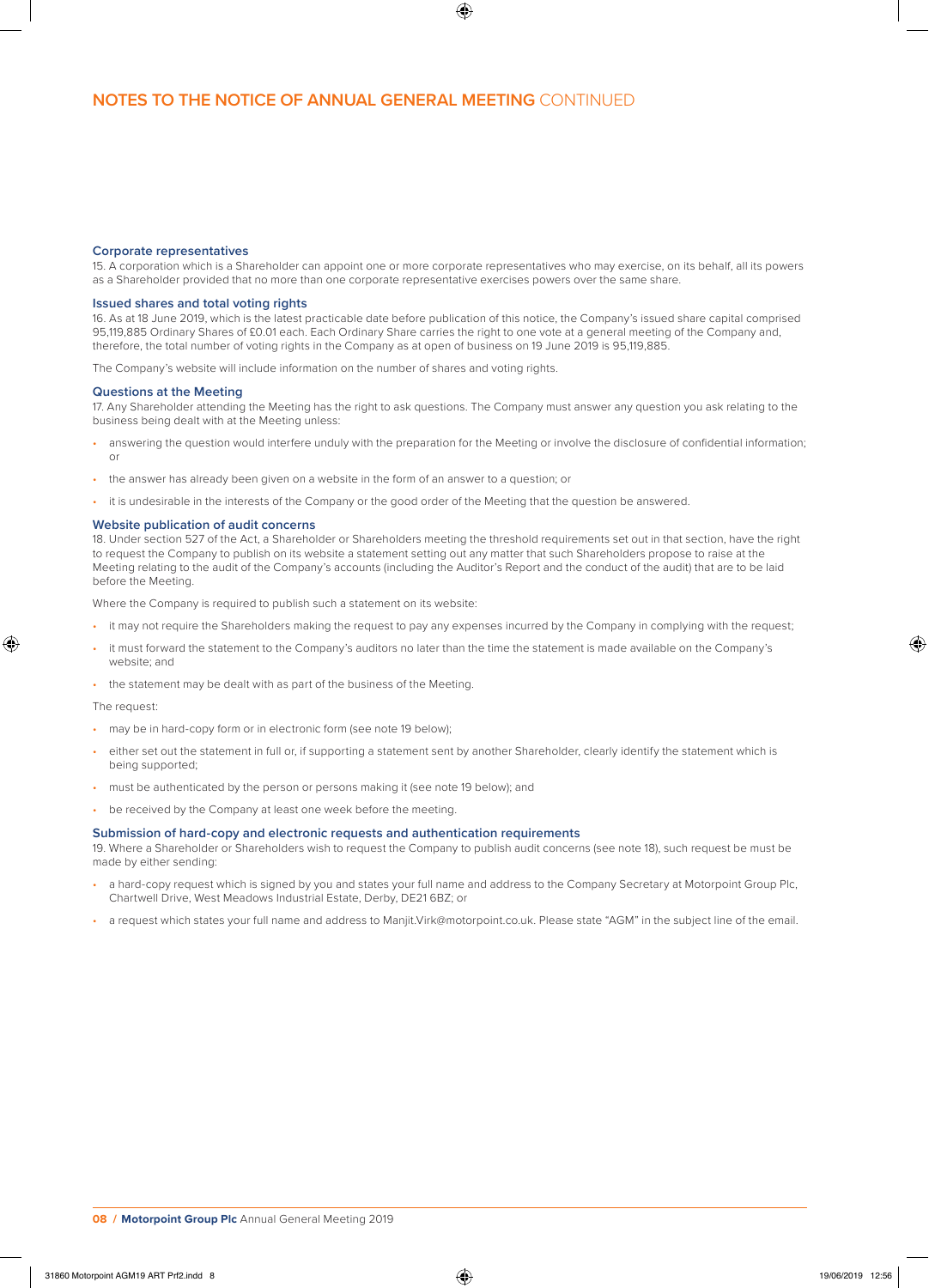### **Nominated persons**

20. If you are a person who has been nominated under section 146 of the Act to enjoy information rights ("**Nominated Person**"):

- you may have a right under an agreement between you and the Shareholder of the Company who has nominated you to have information rights ("**Relevant Shareholder**") to be appointed or to have someone else appointed as a proxy for the Meeting;
- if you either do not have such a right or if you have such a right but do not wish to exercise it, you may have a right under an agreement between you and the Relevant Shareholder to give instructions to the Relevant Shareholder as to the exercise of voting rights; and
- your main point of contact in terms of your investment in the Company remains the Relevant Shareholder (or, perhaps, your custodian or broker) and you should continue to contact them (and not the Company) regarding any changes or queries relating to your personal details and your interest in the Company (including any administrative matters). The only exception to this is where the Company expressly requests a response from you.

The rights relating to proxies set out in note 4 do not apply directly to Nominated Persons.

#### **Voting**

21. Voting on all resolutions will be conducted by way of a poll rather than on a show of hands. This is a more transparent method of voting as Shareholders' votes are counted according to the number of shares registered in their names.

As soon as practicable following the Meeting, the results of the voting will be announced via a Regulatory Information Service and also placed on the Company's website.

## **Documents on display**

22. Copies of the service contracts of the executive Directors and the non-executive Directors' contracts for services are available for inspection at the Company's registered office during normal business hours and at the place of the meeting from at least 15 minutes prior to the meeting until the end of the meeting.

## **Communication**

23. You may not use any electronic address provided either:

- in this Notice of AGM; or
- any related documents (including the Chairman's letter and Proxy Form),

to communicate with the Company for any purposes other than those expressly stated.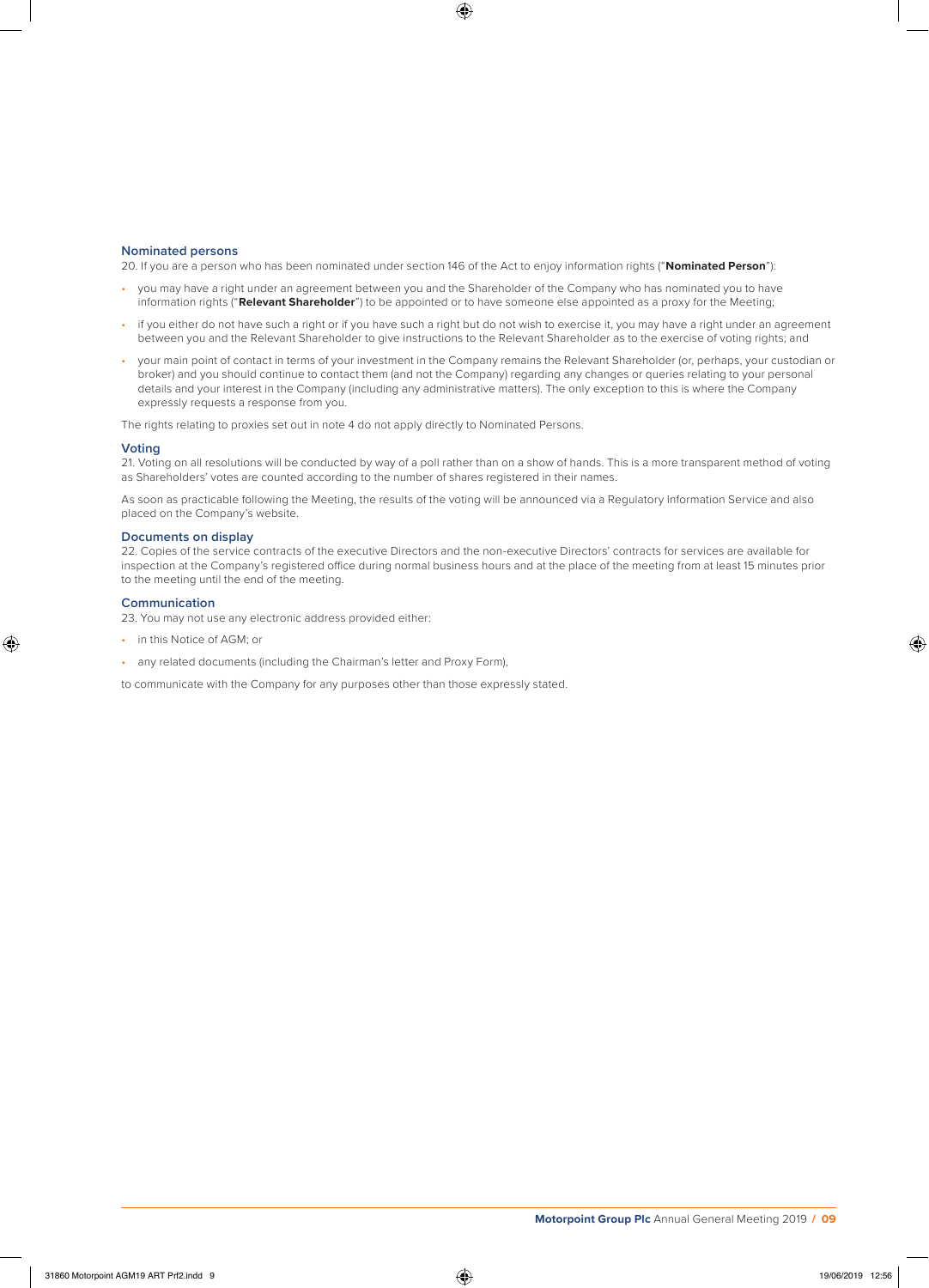An explanation of each of the resolutions is set out below.

#### **Resolution 1: Reports and Accounts**

The Directors are required to present to the meeting the audited accounts and the reports of the Directors and the auditors for the financial year ended 31 March 2019.

#### **Resolution 2: Directors' Remuneration Report**

The Act requires the Company to produce a yearly report on Directors' remuneration (the "**Report**") and to put an annual resolution to shareholders for approval of that Report. The Directors' remuneration report for which approval is sought is set out on pages 49 to 55 of the Annual Report and Accounts for the financial year ended 31 March 2019. In accordance with the legislation, this vote will be advisory.

#### **Resolution 3: Declaration of Dividend**

Final dividends must be approved by Shareholders but cannot exceed the amount recommended by the Directors.

Our Registrar continues to offer its Dividend Reinvestment Plan ("**DRIP**") which will be available for the dividend. The DRIP enables the Registrar to use your cash dividend to buy additional shares in the Company on your behalf. If you have already elected for the DRIP, you will not need to re-apply.

For further information please contact the Registrar, contact details are on the front page of this notice.

## **Resolutions 4 to 10 (inclusive): Re-appointment of Directors**

In accordance with the UK Corporate Governance Code, all of the Directors are seeking reappointment. The Board, having considered the mix of skills, knowledge and experience of each of the Directors, confirms that it remains satisfied that each of the Directors continues to perform his or her duties effectively. Biographical details of these Directors are set out below.

#### **Mark Morris**

Non-Executive Chairman

**Date of appointment**: 12 April 2016

**Committee memberships**: Nomination (Chair)

**Background and career**: Mark has been Chairman of Motorpoint Limited since January 2013 and prior to that had been chairman on a consultancy basis from December 2010. He has 20 years' experience in motor retail having been finance director and then managing director of Sytner Group plc. Prior to his role at Sytner Group, Mark was in audit, business advisory and corporate finance with Price Waterhouse where he qualified as a Chartered Accountant.

**Areas of expertise**: Motor retail & finance **Significant external roles**: None

#### **Mark Carpenter**

Chief Executive Officer ("CEO")

**Date of appointment:** 12 April 2016

**Committee memberships:** Compliance, Nomination

**Background and career:** Mark was appointed CEO of Motorpoint Limited in May 2013 following two years as Chief Financial Officer. He has 17 years' experience in motor retail and was previously finance director of Sytner Group Plc from 2005 to 2010. Prior to this, Mark was with Andersen, where he qualified as a Chartered Accountant.

**Areas of expertise:** Motor retail & finance

**Significant external roles:** None

## **James Gilmour**

Chief Financial Officer **Date of appointment:** 12 April 2016 **Committee memberships:** Compliance

Background and career: James has been CFO of Motorpoint Limited since August 2015. He has 11 years' experience in retail, having previously held a number of finance positions at Tesco, including two years as finance director of Tesco Slovakia. Prior to Tesco, James held positions with Volvo Financial Services and with Deloitte, where he qualified as a Chartered Accountant. **Areas of expertise:** Motor retail, general retail and finance

**Significant external roles:** None

**David Shelton** 

#### Non-Executive Director

**Date of appointment:** Executive from 12 April 2016 to 31 March 2019, non-executive thereafter

**Committee memberships:** None

**Background and career:** David co-founded Motorpoint in March 1998 following a 10-year career as buying director for Motorhouse. David became a NED on 1 April 2018 having previously been an Executive Director.

**Areas of expertise:** Motor retail **Significant external roles:** None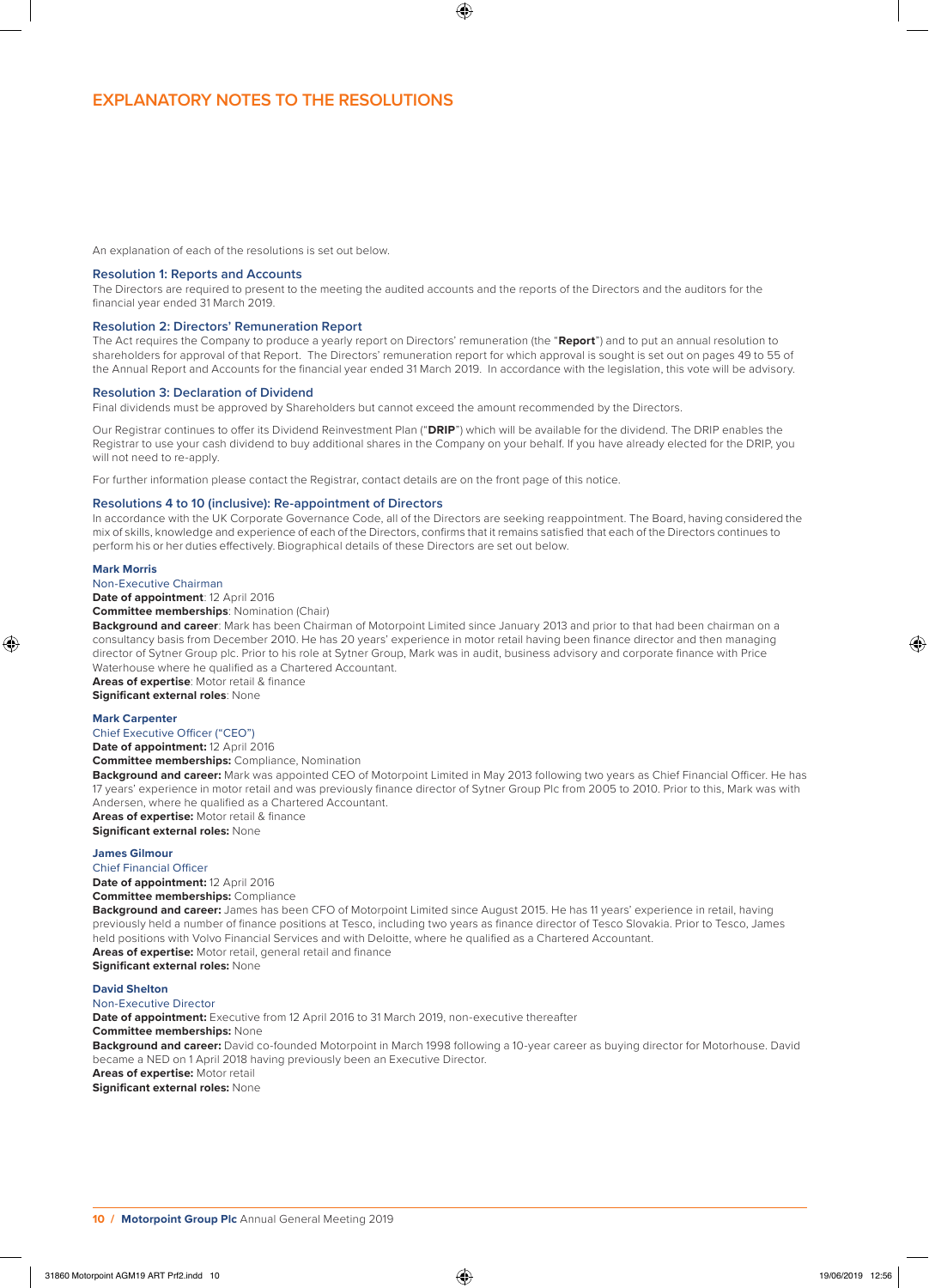### **Gordon Hurst**

Independent Non-Executive Director

**Date of appointment:** 13 May 2016

**Committee memberships:** Audit (Chair), Remuneration, Nomination

Background and career: Gordon spent the majority of his executive career with Capita plc where he spent 27 years, including 19 years as group finance Director. Gordon trained as a Chartered Accountant with Coopers & Lybrand.

**Areas of expertise:** Finance **Significant external roles:** None

**Mary McNamara**

## Senior Independent Non-Executive Director

**Date of appointment:** 13 May 2016 (Senior Independent Director from 21 October 2016)

**Committee memberships:** Remuneration (Chair), Audit, Nomination

**Background and career:** Mary was CEO of the Commercial Division and board director of the Banking Division at Close Brothers Group plc. She spent 17 years with GE in a number of leadership roles, including CEO of the European Fleet Services business. Mary has also spent time with Skandia and 14 years at Harrods.

**Areas of expertise:** Financial Services

**Significant external roles:** OneSavings Bank plc – Chair of Remuneration Committee, Dignity plc – Chair of Remuneration Committee

#### **Steve Weller**

Independent Non-Executive Director

**Date of appointment:** 13 May 2016

**Committee memberships:** Audit, Remuneration, Nomination

**Background and career:** Steve was CEO of uSwitch.com, one of the leading comparison websites, where he was from 2006 to June 2018. uSwitch.com was expanded rapidly under Steve's leadership where he successfully completed a management buy-out in 2013 with LDC and subsequently sold the business to ZPG plc in 2015. Prior to this Steve was involved in a number of roles in the telecoms industry, including with Orange.

**Areas of expertise:** E-commerce and online

## **Significant external roles:** None

Under the Listing Rules, the Company is also required to provide details of (i) any previous or existing relationship, transaction or arrangement between an Independent Director and the Company, its Directors, any controlling Shareholder or any associate of a controlling shareholder; (ii) why the Company considers the proposed Independent Director will be an effective Director; (iii) how the Company has determined that the proposed Director is an Independent Director; and (iv) the process by which the Company has selected each Independent Director. This information can be found in the Annual Report and Accounts.

#### **Resolutions 11 & 12: Appointment of Auditors**

The Company is required to appoint auditors at each general meeting at which accounts are laid before the Company, to hold office until the end of the next such meeting. Resolution 11 proposes the appointment and, in accordance with standard practice, Resolution 12 gives authority to the Directors to determine the remuneration to be paid to the auditors.

#### **Resolution 13: Authority to Allot Shares**

Under section 551 of the Act, the directors of a company may only allot shares or grant rights to subscribe for, or to convert any security, into shares in a company if authorised to do so. The Act provides that the Shareholders can give a general authority to the Directors to allot shares but that authority is subject to renewal by the Shareholders. Resolution 13 renews an authority given at last year's AGM and is in two parts:

- **Rights Issue**: In line with the Investment Association guidance (formerly known as the ABI guidance) paragraph 13.1 of Resolution 13 will authorise the Directors to allot shares in the Company (and to grant rights to subscribe for, or to convert any security into, shares in the Company) in connection with a rights issue only up to an aggregate nominal amount of £634,133 (as reduced by the aggregate nominal amount of any shares allotted or rights granted under paragraph 13.2 of Resolution 13). This amount (before any reduction) represents approximately two-thirds of the issued share capital of the Company as at 18 June 2019, being the last practicable date before the publication of this document; and
- **Allotment of Shares**: paragraph 13.2 of Resolution 13 will authorise the Directors to allot shares in the Company (and to grant rights to subscribe for, or to convert any security into, shares in the Company) up to an aggregate nominal amount of £317,066 as reduced by the aggregate nominal amount of any shares allotted or rights granted under paragraph 13.1 of Resolution 13 in excess of £317,066. This amount (before any reduction) represents approximately one-third of the issued ordinary share capital of the Company as at 18 June 2019, being the last practicable date before the publication of this document.

The Directors have no current intention to exercise either of the authorities sought under Resolution 13, save in connection with the Company's share option plans. However, the Directors consider that it is in the best interests of the Company to have the authorities available so that they have the maximum flexibility permitted by investor guidelines to allot shares or grant rights without the need for a general meeting, should they determine that it is appropriate to do so to respond to market developments or to take advantage of business opportunities as they arise. If the Directors do exercise this authority, the Directors intend to follow best practice as regards to its use.

This authority will expire on the earlier of the close of business on 23 October 2020 and the conclusion of the next AGM.